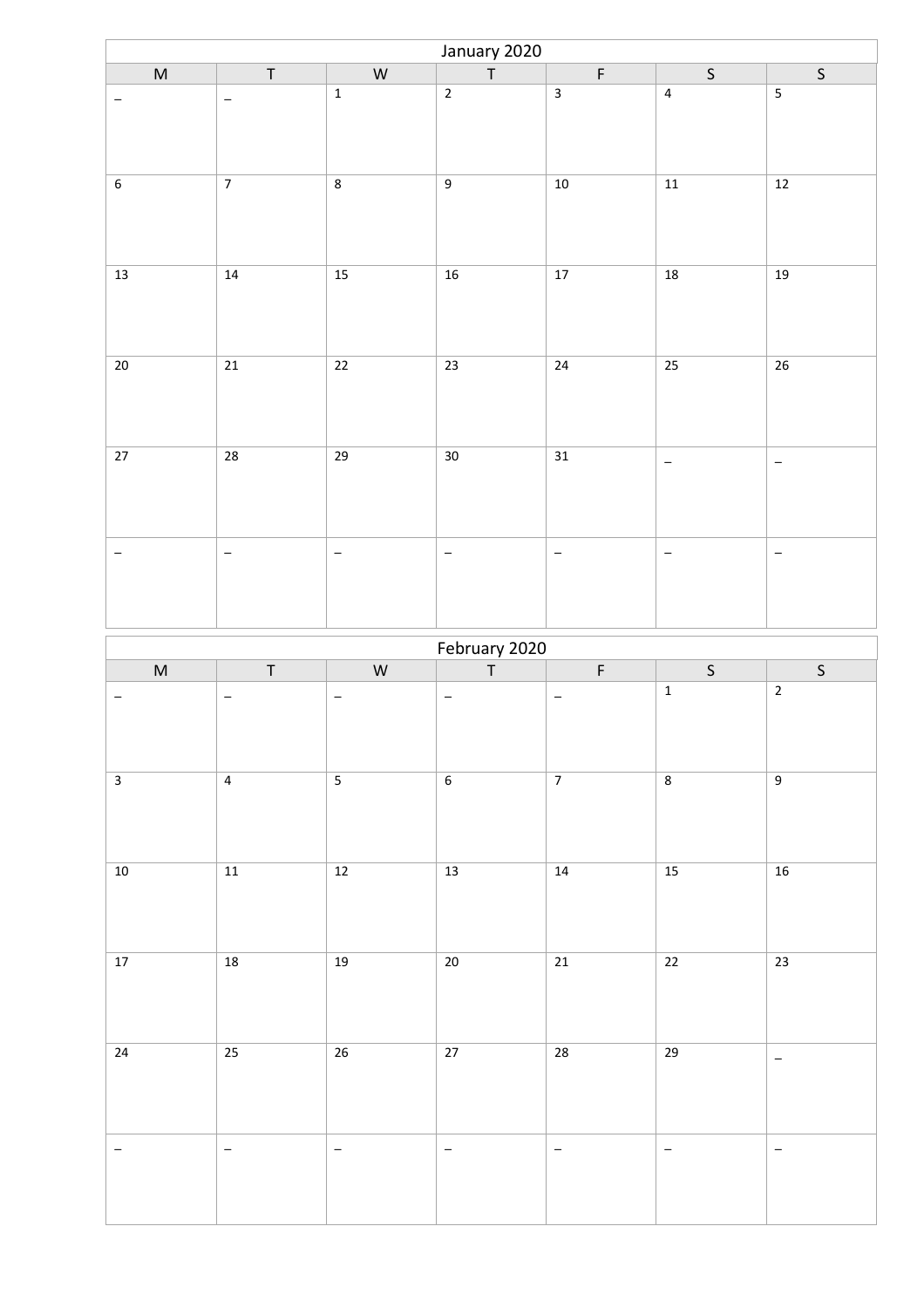| March 2020               |                         |                          |                                  |                          |                          |                          |  |
|--------------------------|-------------------------|--------------------------|----------------------------------|--------------------------|--------------------------|--------------------------|--|
| $\sf M$                  | $\top$                  | ${\sf W}$                | $\top$                           | $\mathsf F$              | $\mathsf S$              | $\mathsf S$              |  |
| —                        | $\qquad \qquad -$       | $\qquad \qquad -$        | $\overline{\phantom{a}}$         | $\overline{\phantom{a}}$ | $\qquad \qquad -$        | $\mathbf 1$              |  |
| $\overline{2}$           | $\overline{\mathbf{3}}$ | $\sqrt{4}$               | $\overline{\mathbf{5}}$          | $\overline{\mathbf{6}}$  | $\overline{7}$           | $\overline{\textbf{8}}$  |  |
| $\boldsymbol{9}$         | $10\,$                  | $11\,$                   | $12\,$                           | 13                       | 14                       | $\overline{15}$          |  |
| $\overline{\mathbf{16}}$ | $\overline{17}$         | $\overline{18}$          | 19                               | $\overline{20}$          | $\overline{21}$          | $\overline{22}$          |  |
| $23\,$                   | $24\,$                  | 25                       | $\overline{26}$                  | 27                       | 28                       | 29                       |  |
| $30\,$                   | $\overline{31}$         | $\overline{\phantom{m}}$ | $\overline{\phantom{m}}$         | $\overline{\phantom{a}}$ | $\qquad \qquad -$        | $\overline{\phantom{a}}$ |  |
|                          |                         |                          |                                  |                          |                          |                          |  |
|                          |                         |                          |                                  |                          |                          |                          |  |
| $\sf M$                  | $\top$                  | ${\sf W}$                | <b>April 2020</b><br>$\mathsf T$ | F                        | $\sf S$                  | $\mathsf S$              |  |
| $\qquad \qquad -$        | $\qquad \qquad -$       | $\mathbf 1$              | $\mathbf 2$                      | $\overline{\mathbf{3}}$  | $\pmb{4}$                | $\overline{\mathbf{5}}$  |  |
| $6\overline{6}$          | $\overline{7}$          | $\overline{8}$           | $\overline{9}$                   | $10\,$                   | $\overline{11}$          | $\overline{12}$          |  |
| $\overline{13}$          | $14$                    | $\overline{15}$          | $16$                             | $\overline{17}$          | $18\,$                   | 19                       |  |
| $20\,$                   | $21\,$                  | $\overline{22}$          | $23\,$                           | $24\,$                   | 25                       | $26\,$                   |  |
| $27\,$                   | 28                      | 29                       | 30 <sup>°</sup>                  | $\overline{\phantom{m}}$ | $\overline{\phantom{a}}$ | $\equiv$                 |  |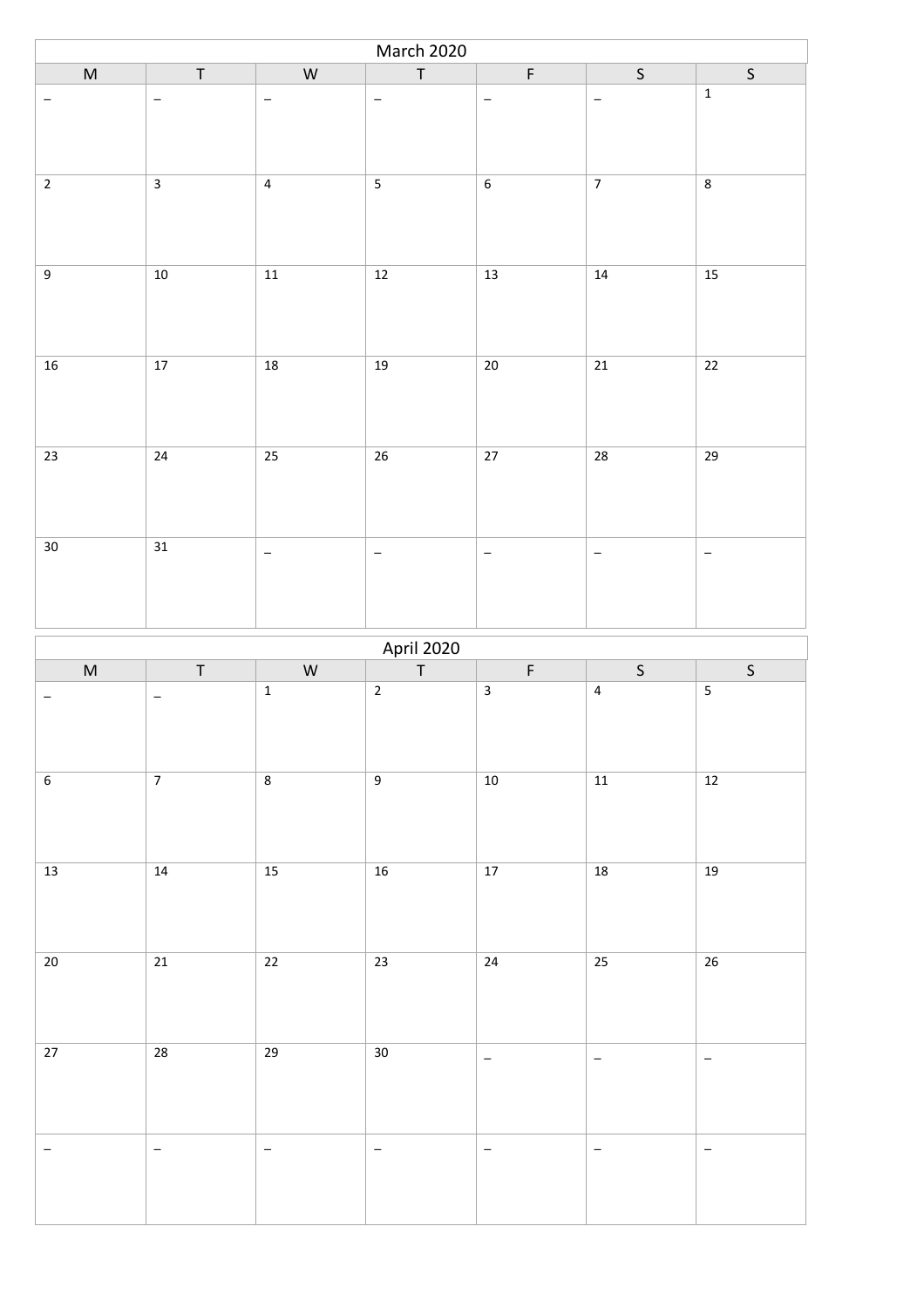| May 2020                |                          |                          |                          |                          |                          |                          |  |
|-------------------------|--------------------------|--------------------------|--------------------------|--------------------------|--------------------------|--------------------------|--|
| $\sf M$                 | $\top$                   | ${\sf W}$                | $\top$                   | $\mathsf F$              | $\mathsf{S}$             | $\mathsf S$              |  |
| -                       | $\overline{\phantom{0}}$ | $\qquad \qquad -$        | $\overline{\phantom{a}}$ | $\mathbf 1$              | $\overline{2}$           | $\overline{\mathbf{3}}$  |  |
| $\pmb{4}$               |                          | $\boldsymbol{6}$         | $\overline{7}$           | $\overline{\bf 8}$       | $\overline{9}$           | $10\,$                   |  |
| ${\bf 11}$              | $12\,$                   | 13                       | 14                       | $15\,$                   | 16                       | $17\,$                   |  |
| $\overline{\bf 18}$     | $\overline{19}$          | $\overline{20}$          | $\overline{21}$          | $\overline{22}$          | $\overline{23}$          | $\overline{24}$          |  |
| 25                      | 26                       | 27                       | ${\bf 28}$               | 29                       | 30                       | 31                       |  |
| -                       | $\qquad \qquad -$        | $\qquad \qquad -$        | $\qquad \qquad -$        | $\overline{\phantom{m}}$ | $\qquad \qquad -$        | $\overline{\phantom{a}}$ |  |
|                         |                          |                          | June 2020                |                          |                          |                          |  |
| $\sf M$                 | $\sf T$                  | ${\sf W}$                | $\top$                   | $\mathsf F$              | $\mathsf S$              | $\mathsf S$              |  |
| $\mathbf 1$             | $\overline{2}$           | $\mathbf{3}$             | $\overline{4}$           | $\sqrt{5}$               | $\boldsymbol{6}$         | $\overline{7}$           |  |
| $\overline{\textbf{8}}$ | $\overline{9}$           | $10$                     | $11\,$                   | $12$                     | $\overline{13}$          | $14$                     |  |
| $15\,$                  | $16\,$                   | $17\,$                   | $\overline{\bf 18}$      | $19\,$                   | $\overline{20}$          | $\overline{21}$          |  |
| $22\,$                  | $23\,$                   | $24\,$                   | 25                       | $26\,$                   | $27\,$                   | 28                       |  |
| 29                      | $30\,$                   | $\overline{\phantom{a}}$ | $\overline{\phantom{a}}$ | $\overline{\phantom{m}}$ | $\overline{\phantom{a}}$ | $\overline{\phantom{a}}$ |  |
| -                       | $\overline{\phantom{a}}$ | $\overline{\phantom{a}}$ | $\qquad \qquad -$        | $\overline{\phantom{m}}$ | $\qquad \qquad -$        | $\equiv$                 |  |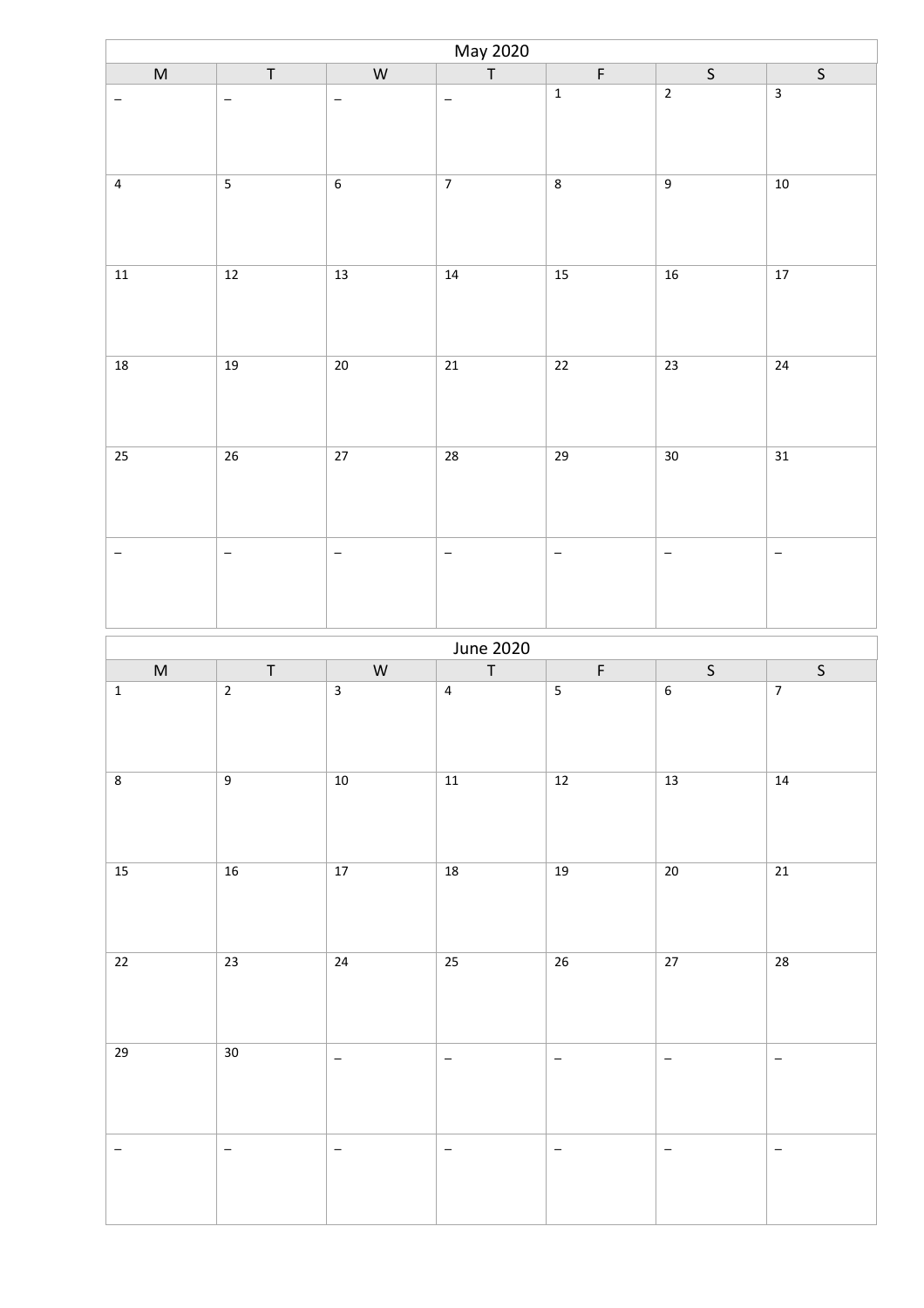| <b>July 2020</b>        |                          |                         |                             |                          |                          |                          |  |
|-------------------------|--------------------------|-------------------------|-----------------------------|--------------------------|--------------------------|--------------------------|--|
| ${\sf M}$               | $\sf T$                  | ${\sf W}$               | $\overline{\mathsf{T}}$     | $\mathsf F$              | $\mathsf S$              | $\sf S$                  |  |
| —                       | $\qquad \qquad -$        | $\mathbf 1$             | $\overline{2}$              | $\overline{\mathbf{3}}$  | $\overline{\mathbf{4}}$  | $\overline{\mathbf{5}}$  |  |
| $\overline{\mathbf{6}}$ | $\overline{7}$           | $\overline{\bf 8}$      | $\overline{9}$              | $10\,$                   | $11\,$                   | $\overline{12}$          |  |
| $13\,$                  | 14                       | $\overline{15}$         | $16$                        | $\overline{17}$          | $\overline{\mathbf{18}}$ | $\overline{19}$          |  |
| $\overline{20}$         | $\overline{21}$          | $\overline{22}$         | $\overline{23}$             | $\overline{24}$          | $\overline{25}$          | $\overline{26}$          |  |
| $27\,$                  | 28                       | 29                      | $30\,$                      | 31                       | $\overline{\phantom{a}}$ | $\qquad \qquad -$        |  |
| $\qquad \qquad -$       | $\overline{\phantom{a}}$ | $\qquad \qquad -$       | $\overline{\phantom{a}}$    | $\equiv$                 | $\qquad \qquad -$        | $\overline{\phantom{a}}$ |  |
|                         |                          |                         |                             |                          |                          |                          |  |
|                         |                          |                         |                             |                          |                          |                          |  |
| $\sf M$                 | $\top$                   | ${\sf W}$               | August 2020<br>$\mathsf{T}$ | $\mathsf F$              | $\mathsf S$              | $\mathsf S$              |  |
| $\qquad \qquad -$       | $\qquad \qquad -$        | $\qquad \qquad -$       | $\qquad \qquad -$           | $\overline{\phantom{a}}$ | $\mathbf 1$              | $\sqrt{2}$               |  |
| $\overline{3}$          | $\overline{4}$           | $\overline{\mathbf{5}}$ | $6\overline{}$              | $\overline{7}$           | $\overline{8}$           | $\overline{9}$           |  |
| $10$                    | $\overline{11}$          | $\overline{12}$         | $\overline{13}$             | $\overline{14}$          | $\overline{15}$          | $16$                     |  |
| $17\,$                  | $18\,$                   | $19\,$                  | $20\,$                      | $21\,$                   | 22                       | $\overline{23}$          |  |
| 24                      | $25\overline{)}$         | $26\overline{)}$        | $\overline{27}$             | ${\bf 28}$               | 29                       | $\overline{30}$          |  |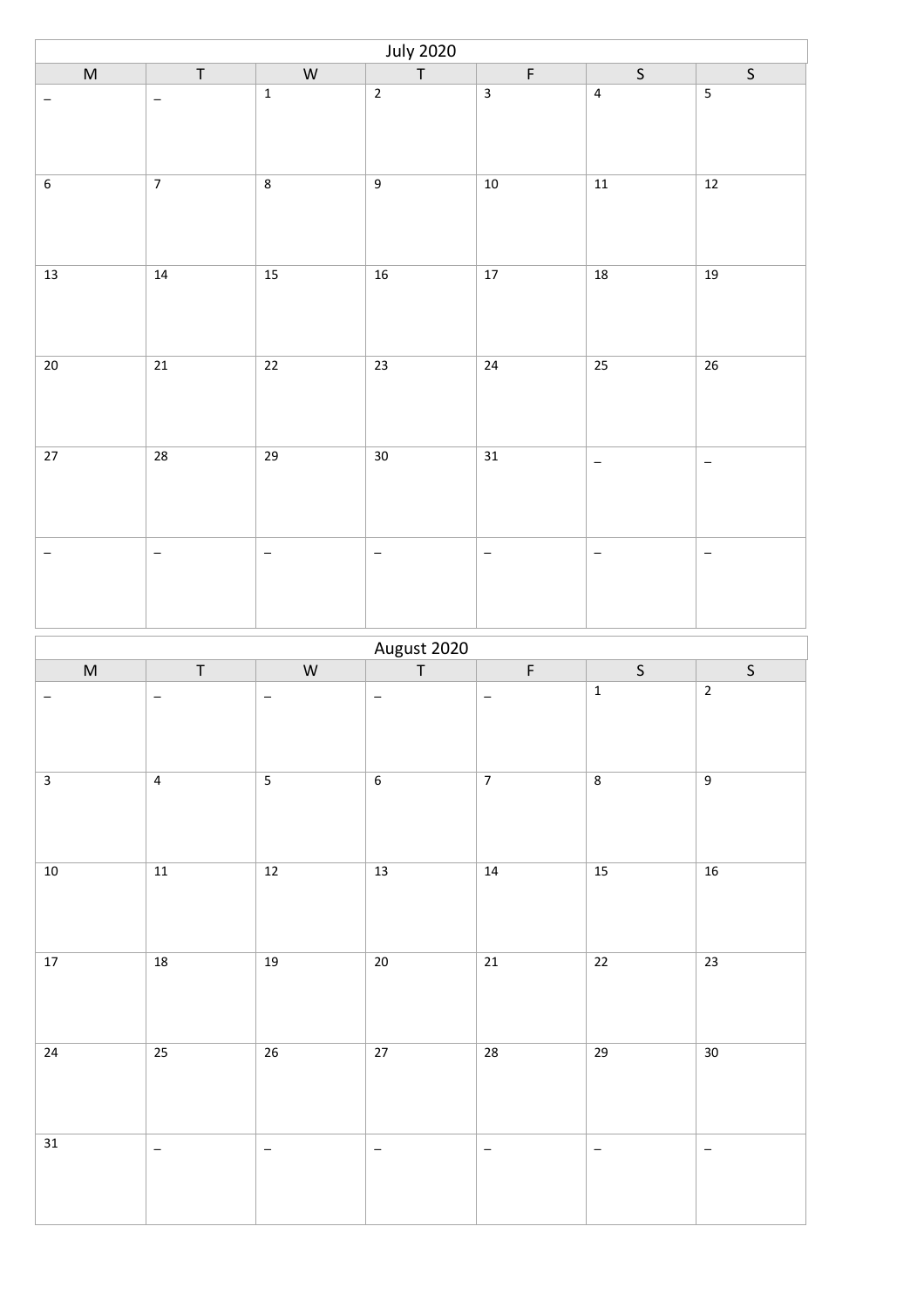| September 2020   |                          |                          |                          |                          |                   |                          |  |
|------------------|--------------------------|--------------------------|--------------------------|--------------------------|-------------------|--------------------------|--|
| $\sf M$          | $\top$                   | ${\sf W}$                | $\top$                   | $\mathsf F$              | S                 | $\mathsf{S}$             |  |
| -                | $\mathbf 1$              | $\overline{2}$           | $\overline{\mathbf{3}}$  | $\overline{4}$           |                   | $\boldsymbol{6}$         |  |
| $\overline{7}$   | $\overline{\bf 8}$       | $\boldsymbol{9}$         | $10\,$                   | $11\,$                   | $12\,$            | $13$                     |  |
| $14\,$           | 15                       | 16                       | $17\,$                   | 18                       | 19                | $20\,$                   |  |
| 21               | $\overline{22}$          | $\overline{23}$          | $\overline{24}$          | 25                       | $\overline{26}$   | $\overline{27}$          |  |
| 28               | 29                       | 30                       | $\qquad \qquad -$        | $\overline{\phantom{a}}$ | $\qquad \qquad -$ | $\overline{\phantom{a}}$ |  |
| -                | $\overline{\phantom{0}}$ | $\overline{\phantom{m}}$ | $\qquad \qquad -$        | $\overline{\phantom{m}}$ | —                 | $\qquad \qquad -$        |  |
|                  |                          |                          | October 2020             |                          |                   |                          |  |
| $\sf M$          | $\top$                   | ${\sf W}$                | $\sf T$                  | $\mathsf F$              | $\mathsf{S}$      | $\mathsf S$              |  |
| -                | $\qquad \qquad -$        | $\overline{\phantom{m}}$ | $\mathbf 1$              | $\overline{2}$           | $\mathbf{3}$      | $\sqrt{4}$               |  |
| $\overline{5}$   | $\overline{6}$           | $\overline{7}$           | $\overline{\textbf{8}}$  | $\overline{9}$           | $10$              | $11\,$                   |  |
| $12\,$           | $\overline{13}$          | $14\,$                   | $\overline{15}$          | $16\,$                   | $\overline{17}$   | $\overline{18}$          |  |
| 19               | $20\,$                   | $21\,$                   | $\overline{22}$          | $23\,$                   | 24                | $\overline{25}$          |  |
| $26\overline{)}$ | $27\,$                   | 28                       | 29                       | $30\,$                   | 31                | $\equiv$                 |  |
| -                | $\overline{\phantom{a}}$ | $\overline{\phantom{m}}$ | $\overline{\phantom{m}}$ | $\overline{\phantom{m}}$ | $\qquad \qquad -$ | $\equiv$                 |  |